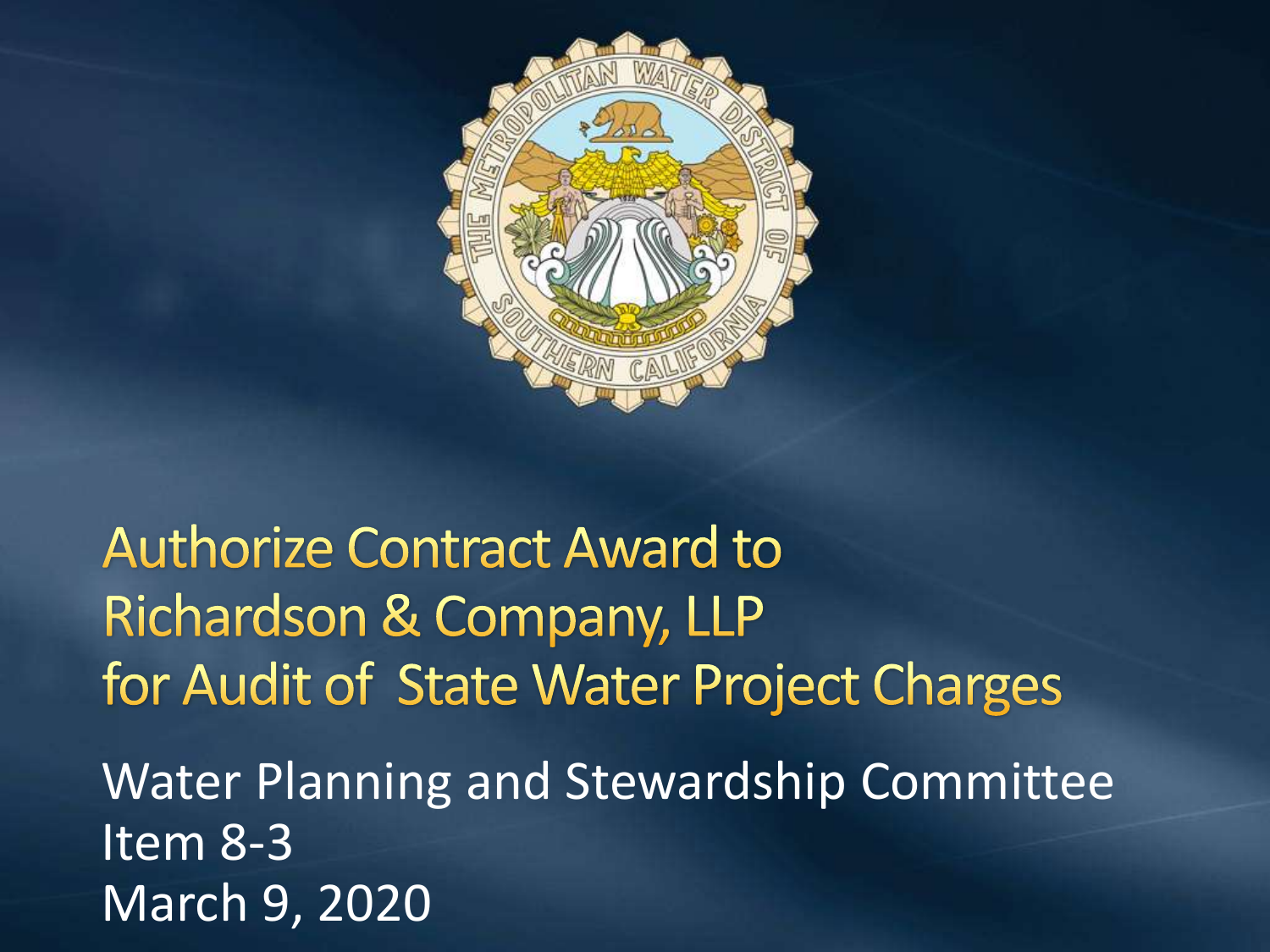# **Background**

- **State Water Project (SWP) charges are** Metropolitan's largest annual expenditure
- **Complex charges computation**
- **Annual audit review verifies charges comply with** Metropolitan's SWP contract
- Current SWP audit contract ends March 31, 2020
- **P** Request for proposal (RFP)
	- Released on November 20, 2019
	- Closed on December 23, 2019
	- One respondent

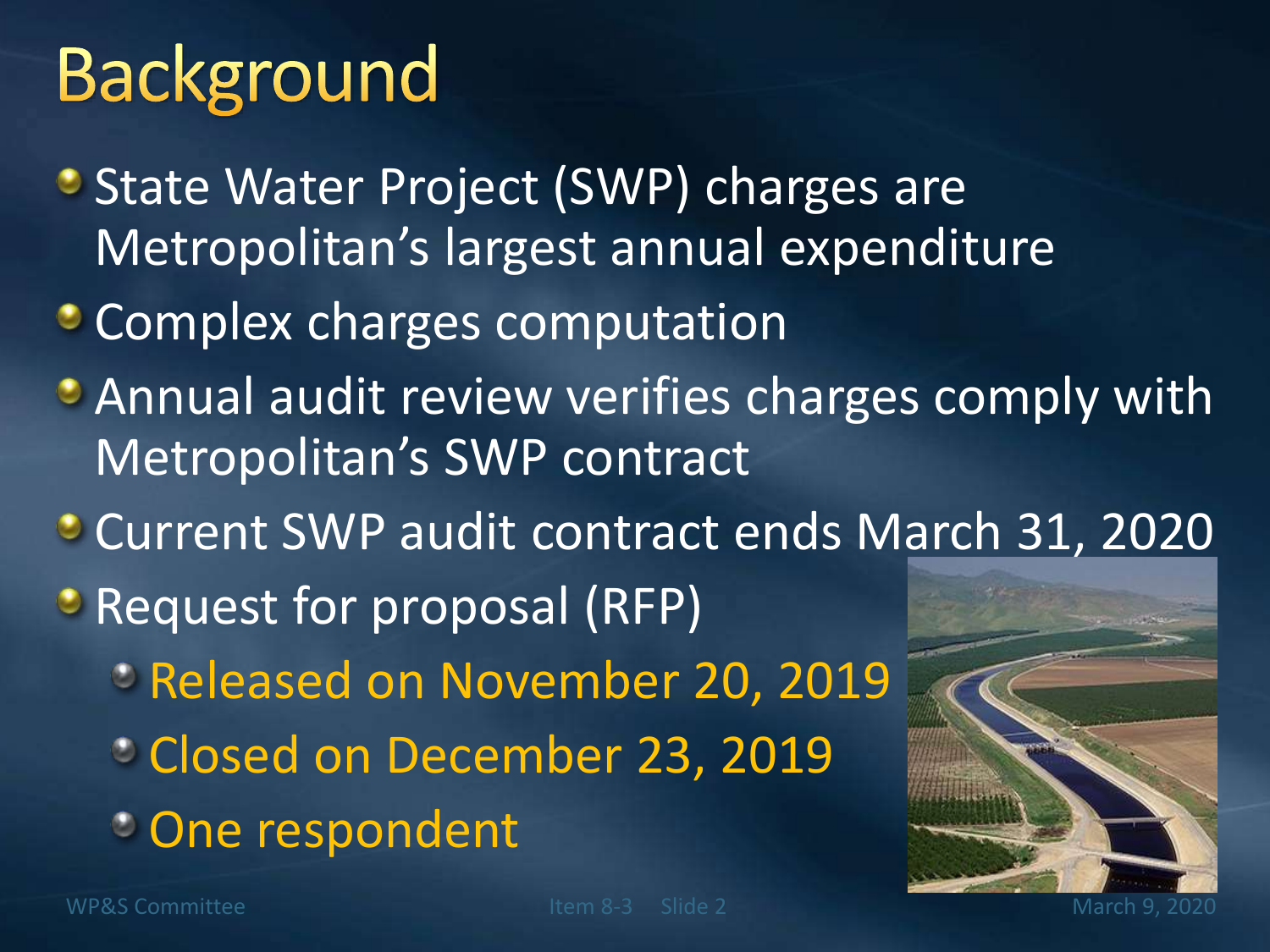# **Successful Respondent**

**• Richardson & Company, LLP Extensive SWP audit charges experience Realized savings of \$294.9 million over time** 2019 realized savings of \$4.7 million **Extremely experienced staff Competitive rates • Satisfied evaluation criteria**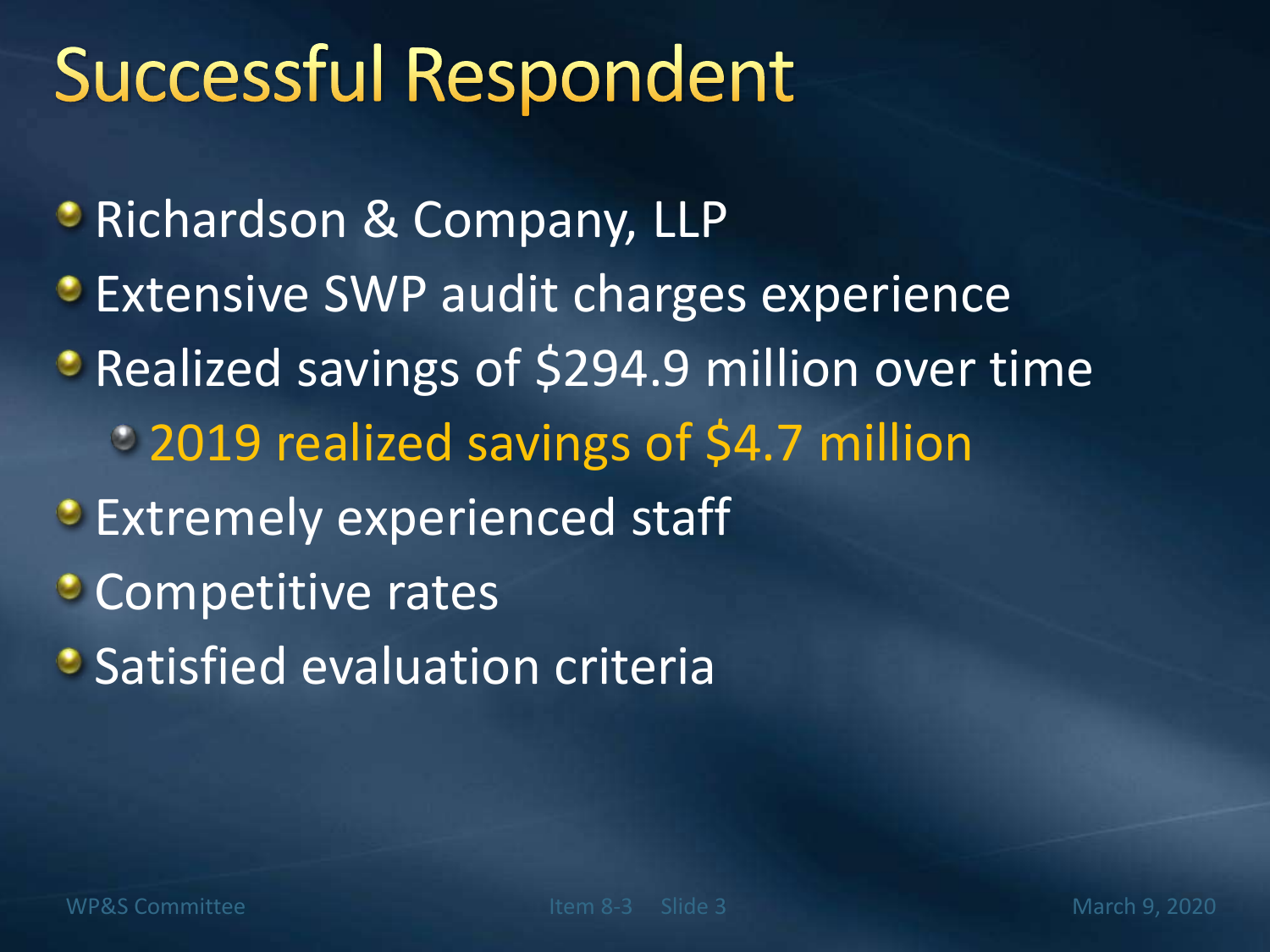# **Benefits of Selecting Richardson &** Company, LLP

#### **Supports**

- Cost reduction efforts
- **Efficient audit of the annual SWP charges**
- **Timely reporting**
- **Provides expert technical support**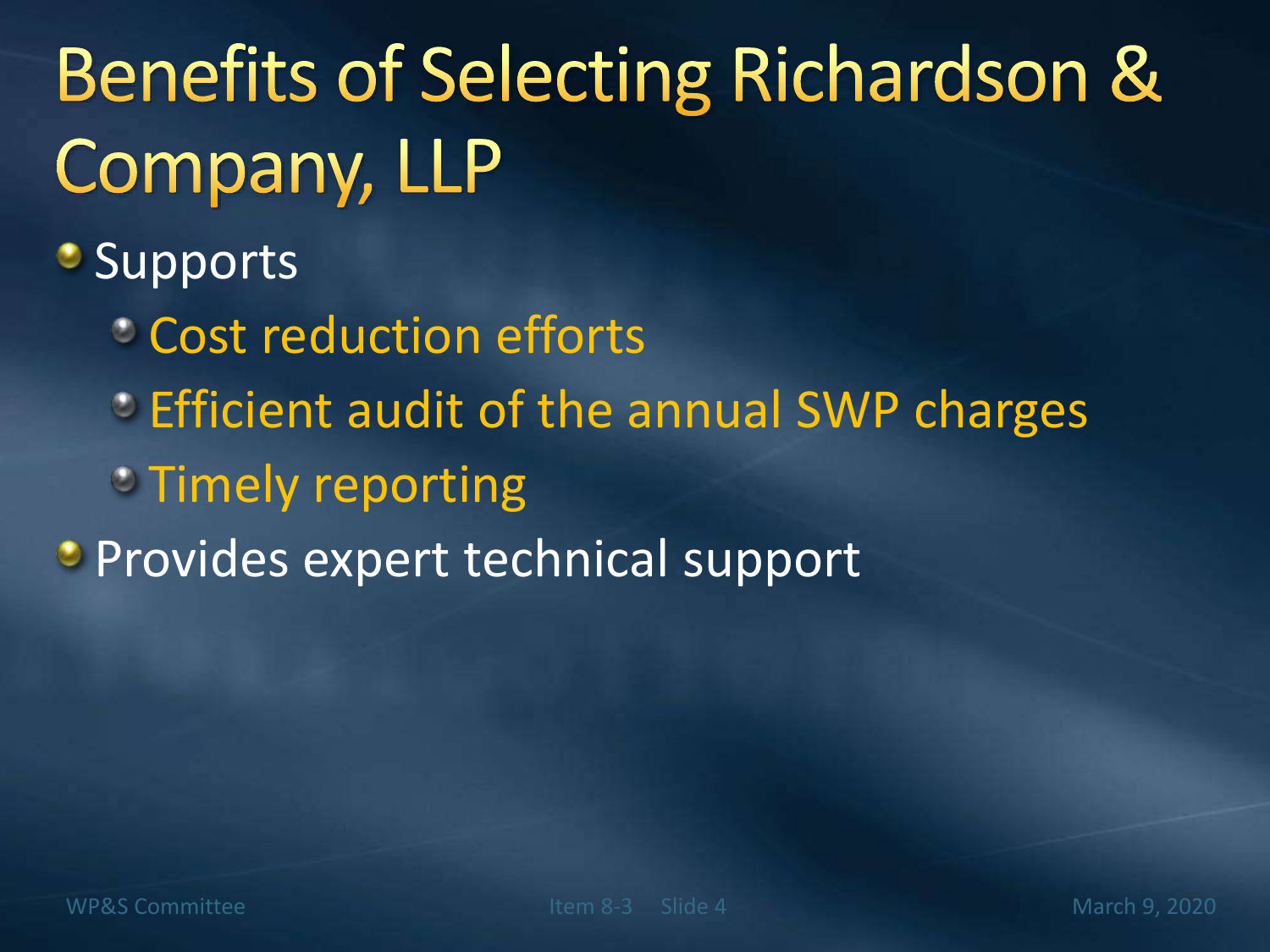### **Proposed Contract Terms**

- **Five-year agreement**
- Expire March 31, 2025
- **Maximum amount payable \$5.125 million**

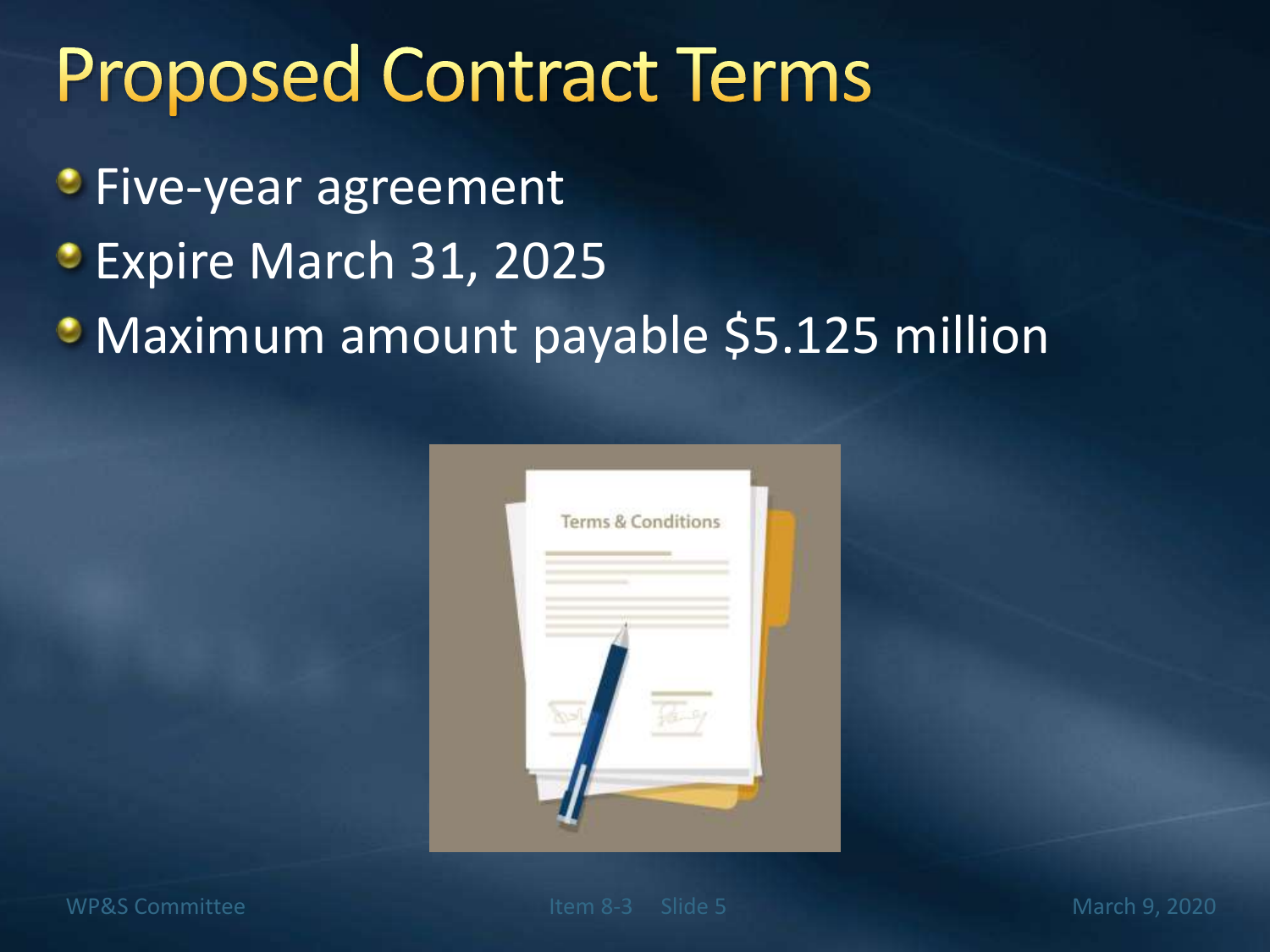# **Board Option #1**

Authorize the General Manager to enter into a five-year contract with Richardson & Company, LLP for the required State Water Project related audit services commencing April 2020, in an amount not-to-exceed \$5.125 million.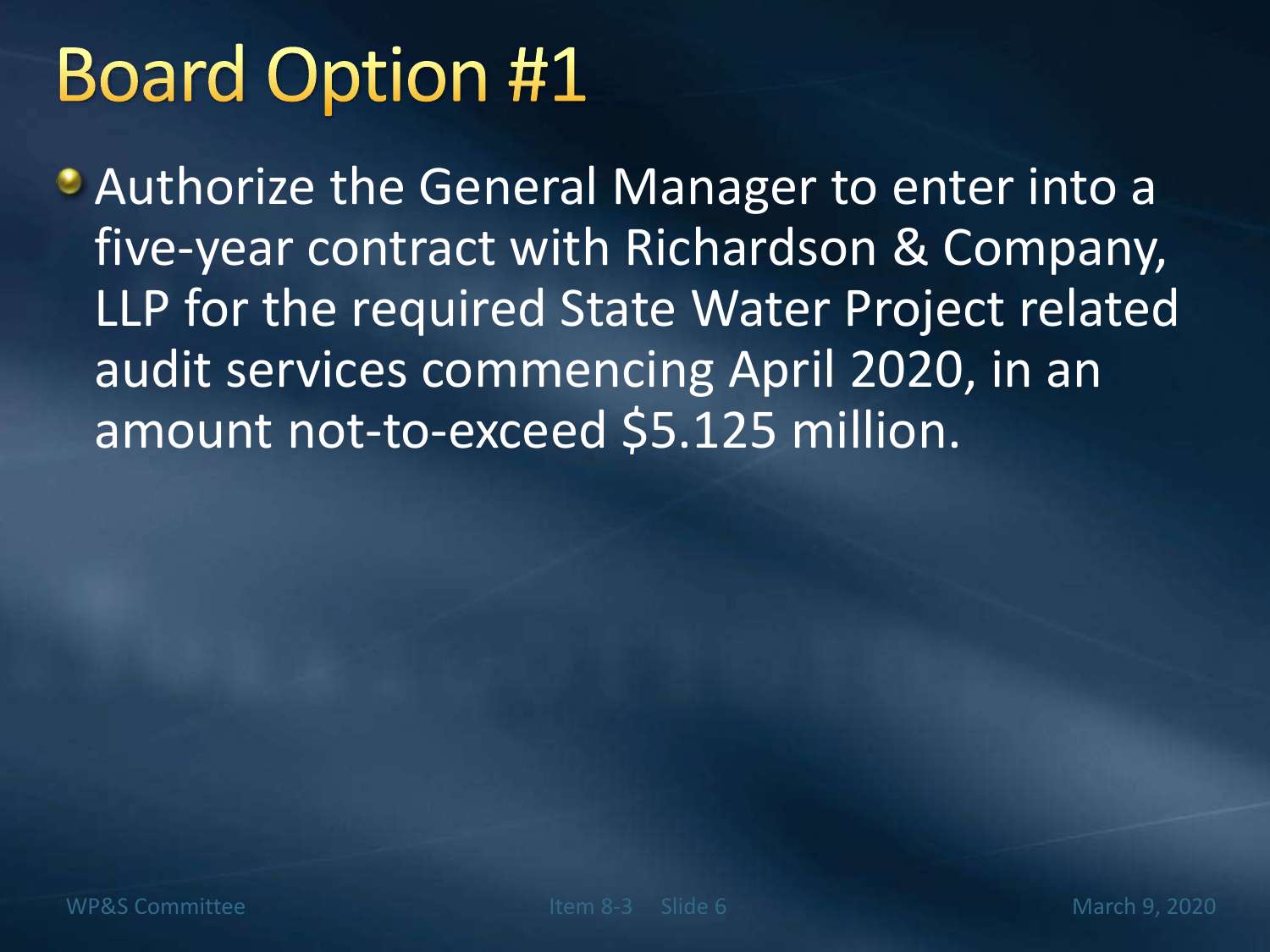# **Board Option #2**

**• Reject the recommendation to award the** proposed contract for audit services and

Direct staff to reissue the RFP; and

Amend existing contract with Richardson and Company, LLP and extend contract through March 31, 2021, to allow reissuance of RFP.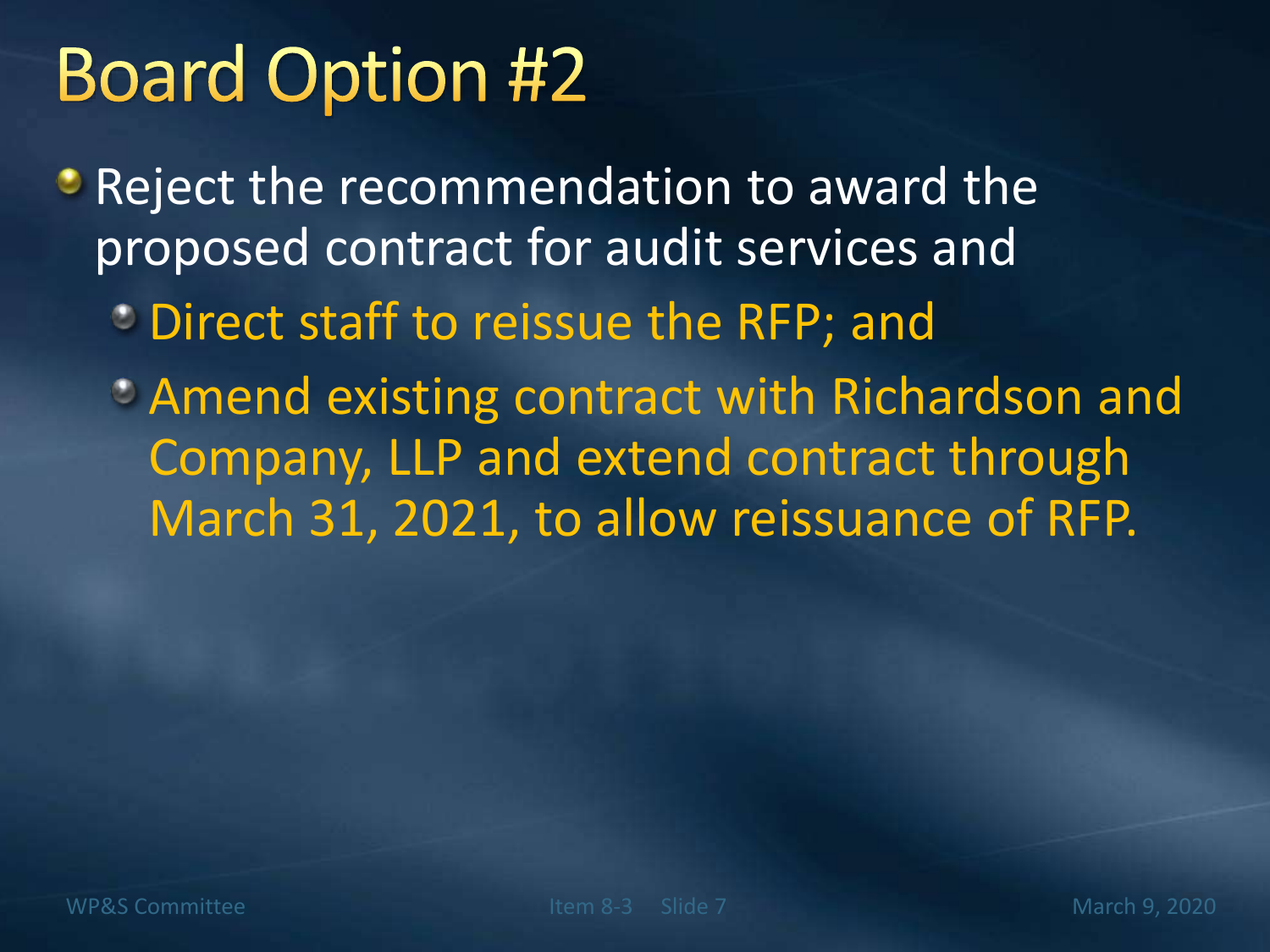# **Staff Recommendation**

• Option #1